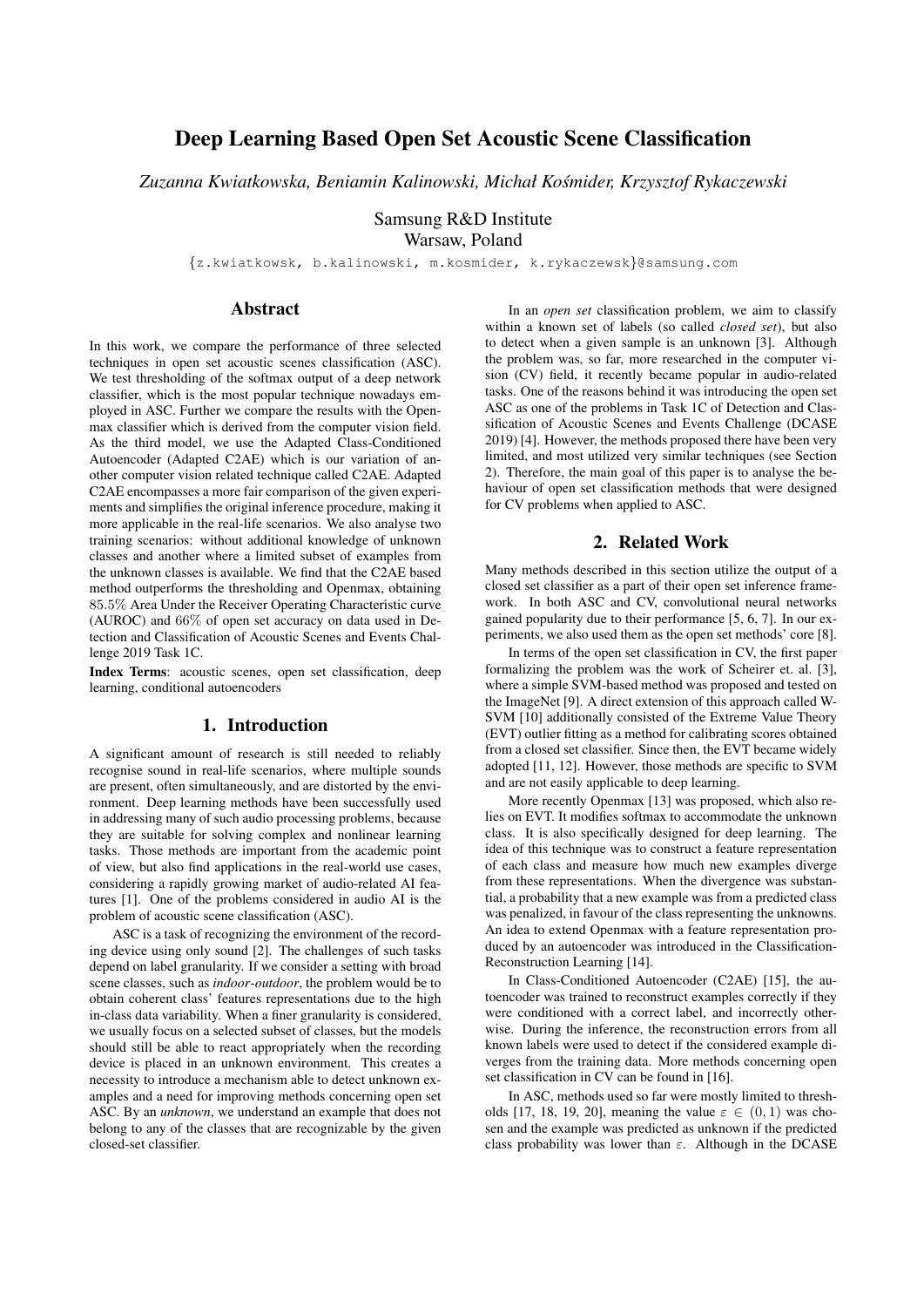2019 Challenge they performed relatively well, the main concern was the neural networks' robustness problem, where an incorrect classification may have a relatively high confidence. Similarly to the CV field, there were also attempts to use both SVM- [21] and autoencoder- [22] based methods, but, so far, with worse results than thresholds.

Taking into account the similarity between the closed set deep learning methods used in CV and audio processing, the question arises if using the open set algorithms developed in CV would produce an improvement in ASC over methods used so far.

## 3. Selected Methods

For experimental purposes, we decided to choose three open set classification techniques: the thresholds, Openmax and the Adapted C2AE (our variant of C2AE). The thresholds were chosen because, so far, they were used most often in ASC tasks and because it is the most straightforward and an easily reproducible technique. The Openmax algorithm was chosen as an example of the EVT fitting. We also wanted to evaluate a method based on autoencoders, due to their popularity in anomaly detection, and therefore decided to choose C2AE which is relatively new.

All of these techniques utilize the output of a closed set classifier. To allow for a more fair comparison of the selected methods, and not of the underlying classifiers, we first trained a common base model.

#### 3.1. Closed Set Classifier Base

In our experiment, by the classifier we understand a deep neural network with a softmax output. We selected two approaches to training the classifier:

- (C1) the classifier is trained only on the target classes,
- (C2) the classifier is trained on the target classes and an additional class with some examples of unknowns.

In the (C1) approach, we need to separate the known subspace from the unknown one without any prior knowledge of the unknown subspace. In this case, the challenge is to classify correctly the unknown examples that are very similar to the target ones (for example if we had *metro* vs. rest classification, we could have difficulties with rejecting *tram* as an unknown class).

The (C2) approach can be beneficial, as we also model some part of the unknown examples subspace. We may choose unknown examples that are very similar to our target classes in terms of feature representations, which may allow more precise separation. However, in many real-life use cases, we do not have the data with unknown examples. Moreover, such unknown class may have a high in-class examples variability, which could lead to poorer classifier performance on this class.

#### 3.2. Thresholds

Using thresholds on the softmax output of a closed set classifier is the most straightforward approach to enabling the usage of such models in solving an open set problem. However, it is based on an assumption that the correctness of prediction is correlated with the softmax confidence output, which may not always be the case (an example of such experiment can be seen in [23]).

Let us denote by  $\hat{y}$  a softmax output of a closed set classifier for a given example and by  $\varepsilon$  an assumed decision threshold. Then we classify an example as

$$
\begin{cases}\n\text{unknown,} & \text{if } \max_{1 \le i \le K} (\hat{y}_i) < \varepsilon, \\
\arg \max_{1 \le i \le K} (\hat{y}_i), & \text{otherwise,}\n\end{cases} \tag{1}
$$

for  $\varepsilon \in (1/a, 1)$ , where K is the number of classes. Note that in (C2), the unknown class can be also predicted in the second case, because it is one of the classes that the classifier is trained on. Two out of DCASE 2019 Task 1C winning solutions were utilizing (C2) with thresholds method.

#### 3.3. Openmax

The main idea of Openmax is to use EVT to extend softmax with an additional value representing the unknowns. Its meaning can be interpreted using notions of an outlier and a divergence. A divergence is defined as a weighed sum of Euclidean distance and cosine similarity. Outliers of a given class are defined as points diverging from the average logits (values just before the softmax activation) for examples of this class. Given this, the additional value represents the probability that the predicted logits are outliers from all of the classes.

To estimate the probability that the prediction is an outlier,  $K$  Weibull distributions are fitted to represent the maximal possible divergences from the average logits for each of the known classes. The probability that the maximum is smaller than the divergence for the considered example is used as the probability of being an outlier. The distributions are fitted solely using correctly classified examples for each of the classes from the training set. The training and inference procedures are shown in Algorithm 1 and 2 in [13].

#### 3.4. Adapted C2AE

The C2AE model is based on the idea of class conditioning in the latent space of an autoencoder. The autoencoder is trained to reconstruct an example correctly when it is conditioned with its ground truth label, and incorrectly otherwise. Originally, the incorrect reconstruction means reconstructing the example into one from a different class, e.g. a *metro* into *office*.

The original C2AE training procedure begins with the encoder and classifier being trained jointly for the task of a closed set classification on some  $K$  classes. Then, the encoder (frozen) and decoder are trained for the task of reconstruction. When the training is finished, the reconstruction errors from correct and incorrect conditioning are collected for the training set examples. Based on both types of errors, the threshold is found to differentiate between good and bad reconstruction. The algorithm of finding such threshold is described in Section 3.2.3 of the original paper [15]. During the inference, a prediction is obtained from a classifier and the  $K$  reconstruction errors are obtained by conditioning a new example with each of the known classes. If the minimum of reconstruction errors is lower than a previously computed threshold, the prediction is adopted. Otherwise, it is rejected and the example is predicted as an unknown.

In order to utilize our base classifier in C2AE, we decided to introduce the Adapted C2AE. In terms of training, we separately trained a classifier and the entire autoencoder, so a classifier does not need to be crafted specifically for this task (i.e. include an encoder). Based on the results in the original paper, we also decided to choose the threshold manually instead of automatically, to simplify the implementation and because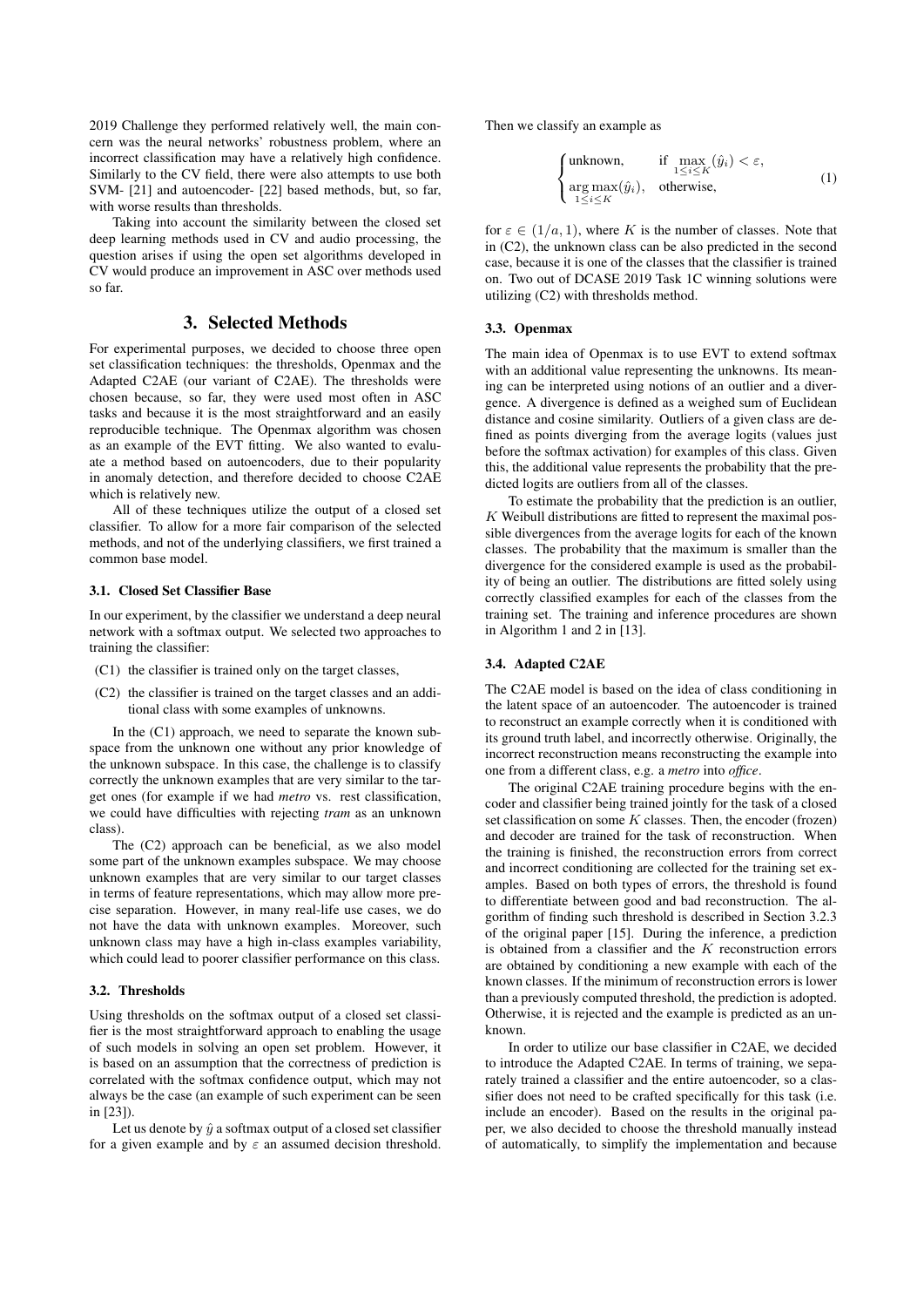the gain from choosing it automatically was not substantial (see Figure 4 in [15]).

In terms of the inference, we decided to condition the autoencoder with the output of a classifier and not all labels. This change was not significant, if the example considered in the inference was either an unknown or indeed from the predicted class. However, if the example was not from the predicted class, but still from some other known class, the minimum of the reconstruction errors would be small and the original C2AE would misclassify the example as an incorrect known class. Our inference would raise the unknown class in such case. From the practical point of view, the classification would still be incorrect in both cases, and therefore we decided to change the conditioning as it resulted in a faster inference procedure.

We also redefined what the incorrect reconstruction means by reconstructing the example into silence (zeros), instead of an example from another class, when conditioned with a wrong label. By choosing a constant, we aimed to stabilize the training.

## 4. Experiment Setup

#### 4.1. Data and Processing

In the experiments, we used the *TAU Urban Acoustic Scenes 2019 Open set development dataset* [4] (*TAU Open Set*) that was also used in DCASE 2019 Task 1C. The organizers did not provide the labels for the leaderboard and the evaluation datasets after the contest ended. Therefore, for our experiments, we use the official training and testing subsets of the development dataset. We additionally separated 10% of examples for tuning purposes, maintaining the distribution of classes. The dataset consisted of 10 known classes (used in (C1) and (C2) training) and 1 unknown class (used only in (C2)). We did not augment the dataset.

Each example was a mono recording with 48 kHz sampling rate and of 10 seconds' length. We processed each example into a logarithmically scaled mel-spectrogram with 256 bins using Short Time Fourier Transform with a window of size 2048 samples and 512 samples overlap. Moreover, for each bin, we calculate its mean and standard deviation across all examples, and we standardize each bin with those values. This results in the output of size  $862 \times 256$ , the former being a time dimension, and the latter a frequency dimension.

#### 4.2. Deep Learning Models

In the experiment, the two neural networks were trained: a classifier as a base model, and an autoencoder for Adapted C2AE inference. For models training and inference implementations we used TensorFlow [24]. We implemented Openmax based on the code provided in [25].

#### *4.2.1. Classifier*

We decided to use a small model (70k parameters) with a straightforward training procedure to allow for an easier reproduction of the obtained results. The model has already proved successful in ASC [8, 26]. The classifier architecture is described in Table 1. The classifier outputs a vector of length  $K = 10$  for (C1) and  $K = 11$  for (C2).

The model utilizes the Batch Normalization technique [27]. Both (C1) and (C2) were trained using GPU for 100 epochs with a mini batch of size 32, using categorical cross entropy loss. As the final model we used the best one in terms of loss

Table 1: *The architecture of the classifier.*

| Laver                 | <b>Outputs</b> | Kernel | <b>Stride</b> |
|-----------------------|----------------|--------|---------------|
| $Conv2D+ReLU+BN$      | 16             | 3      |               |
| $Conv2D+ReLU+BN$      | 32.            | 3      |               |
| $Conv2D+ReLU+BN$      | 32             | 3      |               |
| $Conv2D+ReLU+BN$      | 64             | 3      |               |
| $Conv2D+ReLU+BN$      | 64             | 3      |               |
| <i>AveragePooling</i> | 64             |        |               |
| Dense+Softmax         | K              |        |               |

on the validation dataset. Data was shuffled before each epoch. We used the *Adam* optimizer [28] with  $\alpha = 0.001$ .

#### *4.2.2. Autoencoder*

In the autoencoder architecture, we decided to use convolutional layers, which proved useful in the tasks related to acoustic scenes, as well as dense layers, to guarantee the data compression in the latent space. As a conditioning layer, we used the FiLM layer [29], as proposed in the original C2AE paper [15], which is the following linear transformation on the latent space

$$
o = \mathcal{H}_{\alpha}(y) \odot z + \mathcal{H}_{\beta}(y) \tag{2}
$$

where  $\mathcal{H}_{\alpha}$  and  $\mathcal{H}_{\beta}$  are dense layers with the output size matching that of the latent space,  $z$  is the latent space representation of a given example and  $y$  is the one-hot encoded label of that example (1 is used for positive and -1 for negative class). The  $\odot$ operation is the Hadamard product. A full architecture is shown in Table 2.

Table 2: *The architecture of the autoencoder.*

| Layer                     | Outputs |
|---------------------------|---------|
| $Conv2D+ReLU^*$           | 16      |
| $Conv2D+ReLU^*$           | 8       |
| $Conv2D+ReLU^*$           | 4       |
| Dense                     | 512     |
| Dense                     | 128     |
| <b>FiLM</b> Laver         | 128     |
| Dense                     | 128     |
| Dense                     | 512     |
| Dense                     | 1224    |
| $Conv2DT$ ranspose+ReLU*  | 4       |
| $Conv2DT$ ranspose+ReLU*  | 8       |
| Conv2DTranspose+ReLU*     | 16      |
| With kernel and stride 3. |         |

Similarly to the classifier, the autoencoder was trained using a single GPU for 100 epochs with a mini batch of size 32. For each example in one batch, both reconstructions (conditioned correctly and incorrectly) were performed. As a loss for those two tasks we used a weighed sum of Mean Square Errors with weight 0.8 for the correct reconstruction and 0.2 for the incorrect one. As the final model we used the best one in terms of the loss on the validation dataset. The dataset was shuffled before each epoch, and we used *Adam* optimizer with  $\alpha = 0.001$ . The autoencoder had approximately 1.4M parameters. In the autoencoder fitting procedure, the final threshold was found manually and set to 0.3. The reconstruction errors were calculated using Mean Absolute Error.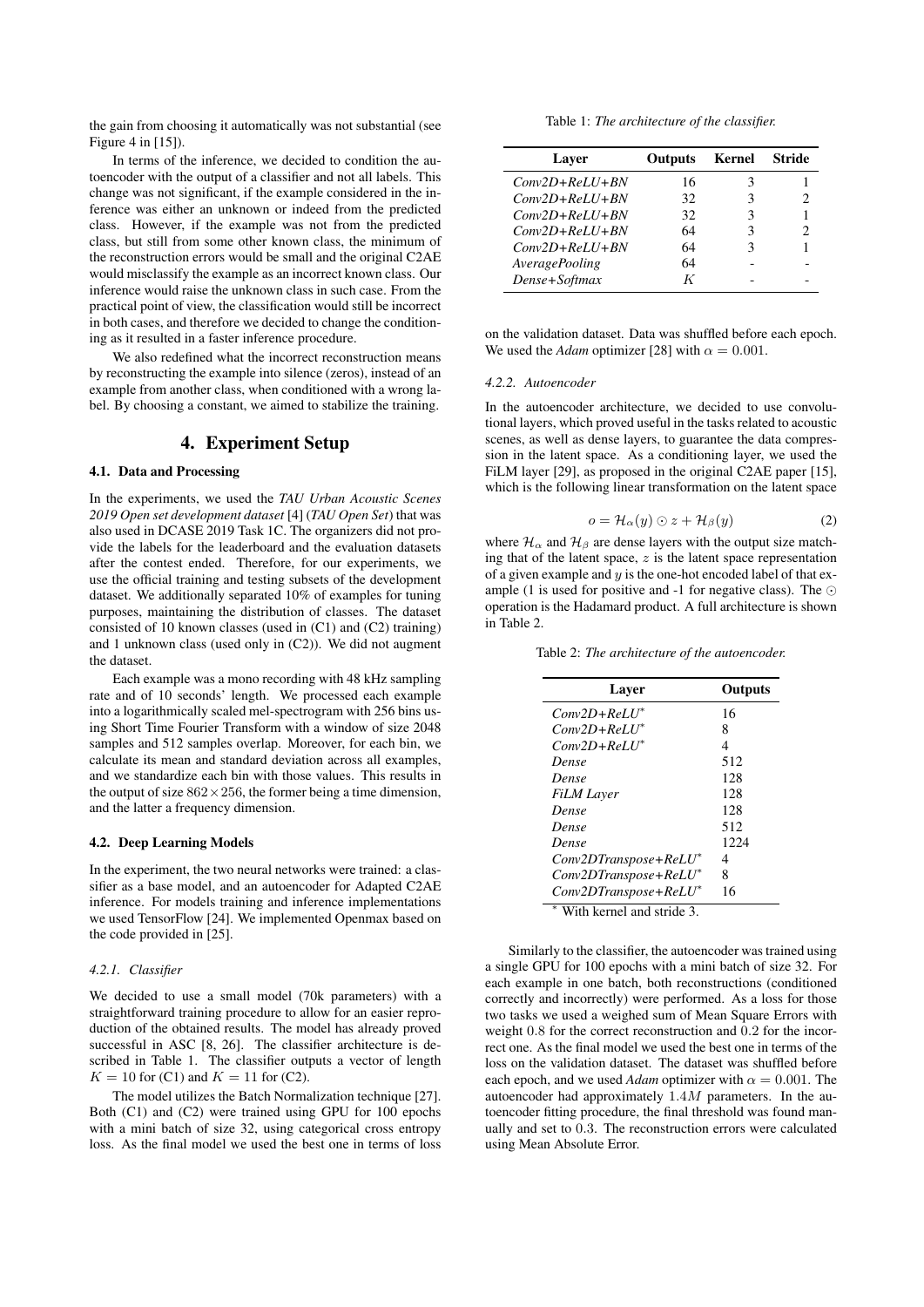## 5. Results

## 5.1. Validation Metrics

As a first validation metric, we used the metric from DCASE 2019 Task 1C challenge which was a weighed sum of known and unknown accuracy, denoted  $ACC_K$  and  $ACC_U$ , respectively. In order to calculate the score, first, the accuracy for each class, including unknown, was computed. Then, as  $ACC_K$ , we took an average of per-class accuracies of the known classes and as  $ACC_U$  we took the accuracy for the unknown class. The final score was computed per the formula

$$
ACC = 0.5 \cdot ACC_K + 0.5 \cdot ACC_U.
$$
 (3)

For calculation we used the toolbox provided by the DCASE 2019 organizers [30]. However, we are aware of the disadvantages of this metric, such as an arbitrary choice of weights and susceptibility to fluctuations, and therefore we decided to use Area Under ROC (AUROC) metric as well.

#### 5.2. Discussion

Table 3: *DCASE 2019 score on TAU Open Set test set.*

| Model                           | $ACC_K$  | $ACC_U$ | ACC   |
|---------------------------------|----------|---------|-------|
| (C1) closed set                 | 71.5%    |         |       |
| $(Cl)$ with $\varepsilon = 0.5$ | 63.8%    | 35.9%   | 49.9% |
| $(Cl)$ with $\varepsilon = 0.6$ | 55.3%    | 56.5%   | 55.9% |
| $(Cl)$ with $\varepsilon = 0.7$ | 45.8%    | 76.2%   | 61.0% |
| (C1) with Openmax               | 46.7%    | 60.9%   | 53.8% |
| $(Cl)$ with Adapted C2AE        | $60.2\%$ | 70.4%   | 65.3% |
| $(C2)$ with $\varepsilon = 0.5$ | 65.9%    | 33.3%   | 49.6% |
| $(C2)$ with $\varepsilon = 0.6$ | 57.3%    | 49.3%   | 53.3% |
| $(C2)$ with $\varepsilon = 0.7$ | 48.8%    | 66.4%   | 57.6% |
| $(C2)$ with Openmax             | 38.9%    | 74.8%   | 56.8% |
| $(C2)$ with Adapted $C2AE$      | 59.2%    | 72.8%   | 66.0% |

The ACC results are shown in Table 3. The most surprising is that the (C2) methods, that utilize examples of unknowns, do not provide improvements over their (C1) counterparts. All approaches experience reduced accuracy on the known classes. This is expected due to the possibility of mistaking examples for unknowns. Openmax, despite its complexity, has lower accuracy than thresholding for unknowns at the same accuracy for known classes. The best results were reached using the Adapted C2AE, with a relatively small deterioration in known accuracy in relation to the gain obtained in the unknown classification.

Moreover, in Figure 1, we present a comparison of known and unknown distributions' separation. Note that the  $x$  axis is different in both subplots, because the threshold and separation is based on the predicted class probabilities in the softmax thresholding method, while in C2AE it is based on the reconstruction errors. It can be observed, that the intersection of knowns and unknowns in C2AE is smaller than the one based on probability, which may imply that the separation based on reconstruction error is more stable and produces better differentiation between known and unknown examples.

Because there was no substantial gain in the accuracy between (C2) and (C1), we calculated the AUROC scores only for (C1) training variant. AUROC was computed for unknown-vsknown classification by changing the thresholds. The results are shown in Table 4.



Figure 1: *The comparison of known and unknown distributions separation for C2AE (left) and thresholding on softmax (right) on TAU Open Set test set.*

Table 4: *AUROC metric for (C1) on TAU Open Set test set.*

| Model        | Thresholds Openmax |          | Adapted C2AE |
|--------------|--------------------|----------|--------------|
| <b>AUROC</b> | 68.7%              | $71.1\%$ | 85.5%        |

From AUROC we can conclude that the Openmax works better than a simple thresholding technique. The initial advantage of thresholds over the Openmax in terms of ACC could be the result of ACC favouring better score on  $ACC_U$ , which can be artificially increased by manipulating the threshold  $\varepsilon$ value. From the qualitative point of view, implementing and understanding the Openmax and its EVT grounds requires more time and expert knowledge than a straightforward thresholding method, and due to the negligible performance difference between them, thresholds could be a simpler, yet still effective choice. However, overall, the performance of Adapted C2AE is still much better than of the previous two, which confirms the results obtained through ACC.

There are multiple ways how the experiments proposed in this paper could be extended. In terms of test data, it could be beneficial to run similar experiments on a completely different dataset that partially includes the same labels, such as LITIS Rouen [31]. This would require applying additional techniques for classification with mismatched recording devices, because different devices could lower the classifier performance and distort the obtained results. Moreover, the (C2) classifier could be extended to use multiple unknown classes instead of just one, aggregating examples with similar category, for example *unknown transport*, *unknown indoor*, etc. Both classifiers could also be extended to a multi-label instead of a single-label classification. Finally, in this paper we evaluated discriminative methods, because we wanted to compare them in a common training framework, but it could be beneficial to extend this framework to generative methods as well (e.g. the G-Openmax [32]).

## 6. Summary

In this paper, we presented the results for open set ASC using three techniques. The first one was applying thresholds to the softmax output of a neural network classifier, which is the classic approach used so far in ASC. The second one, called Openmax, was a popular method derived from the CV field. The third one, we proposed the Adapted C2AE, which is a modified version of C2AE, where we applied changes allowing a more fair comparison with the other methods. Adapted C2AE outperformed both thresholding and Openmax, which shows that the autoencoder based solutions may be promising in the open set ASC.